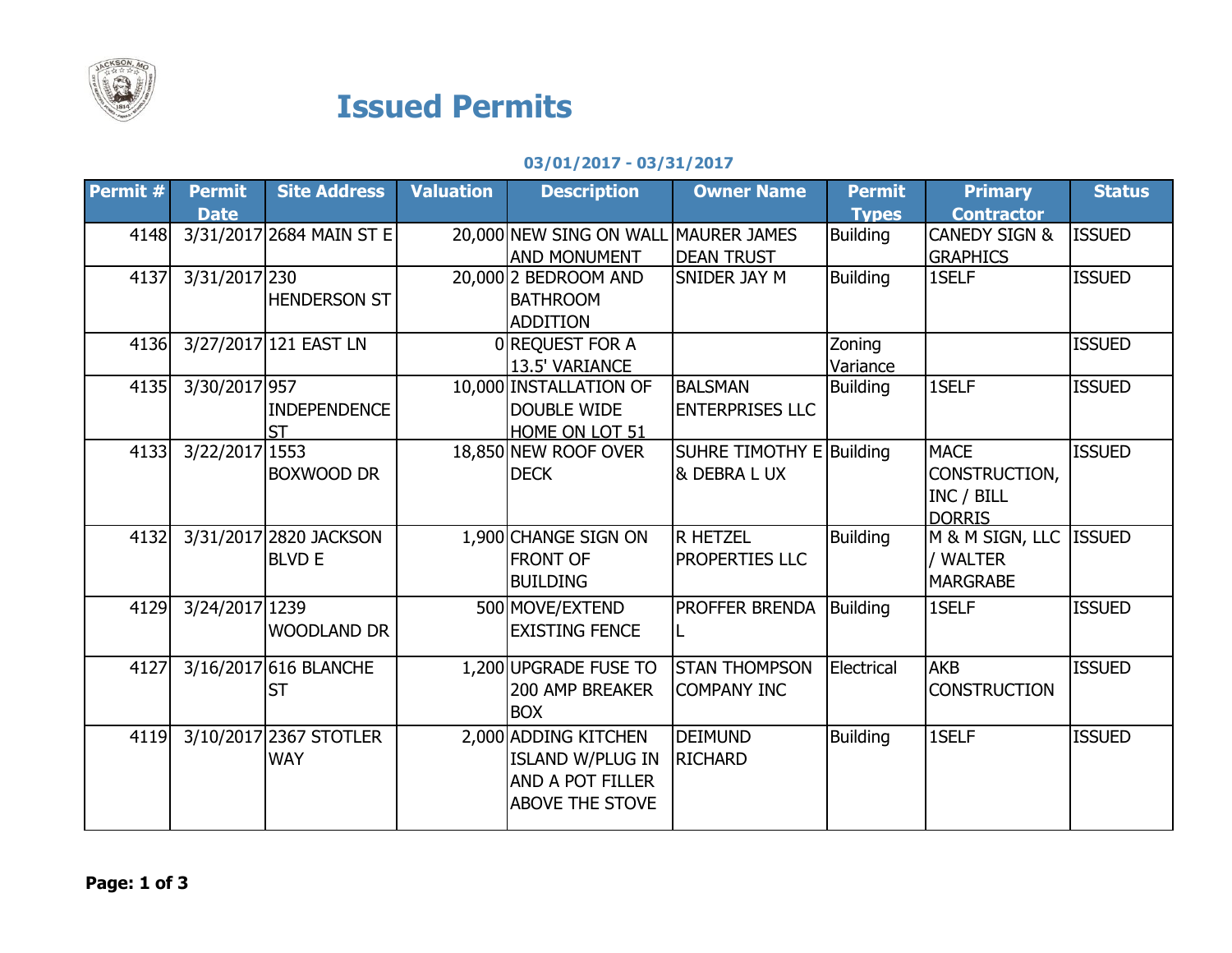| 4118 |                | 3/10/2017 2515 & 2529   | 0REQUEST FOR 7'                   |                                  | Zoning            |                       | <b>ISSUED</b> |
|------|----------------|-------------------------|-----------------------------------|----------------------------------|-------------------|-----------------------|---------------|
|      |                | <b>STOTLER WAY</b>      | <b>REDUCTION FROM</b>             |                                  | Variance          |                       |               |
|      |                |                         | <b>75' PLATTED FRONT</b>          |                                  |                   |                       |               |
| 4114 | 3/15/2017 1486 |                         | 159,655 NEW SING FAM RES WILLIAMS |                                  | <b>Building</b>   | <b>WILLIAMS</b>       | <b>ISSUED</b> |
|      |                | <b>CHALLENGER</b>       | <b>UNFINISHED</b>                 | <b>BRANDON</b>                   |                   | CONSTRUCTION,         |               |
|      |                | <b>CT</b>               | <b>BASEMENT</b>                   |                                  |                   | <b>BRANDON O</b>      |               |
| 4113 |                | 3/22/2017 1221 TREVINO  | $6,892$ NEW 5' BLACK              | <b>DARRIN AND</b>                | <b>Building</b>   | <b>BOOTHEEL</b>       | <b>ISSUED</b> |
|      |                | <b>DR</b>               | <b>ALUMINUM FENCE</b>             | <b>MEGAN MCCALL</b>              |                   | <b>FENCE CO</b>       |               |
| 4111 |                | 3/22/2017 2320 JACKSON  | 2,075,144 NEW TWO STORY           | <b>ALLIANCE BANK</b>             | Building          | <b>COLUMBIA</b>       | <b>ISSUED</b> |
|      |                | <b>BLVD E</b>           | <b>BANK</b>                       |                                  |                   | <b>CONSTRUCTION</b>   |               |
|      |                |                         |                                   |                                  |                   | <b>CORP</b>           |               |
| 4110 |                | 3/8/2017 113 JACKSON    | 0 REMOVE CANOPY                   | P AND J                          | <b>Demolition</b> | <b>SCHUESSLER</b>     | <b>ISSUED</b> |
|      |                | <b>BLVD W</b>           | <b>AND</b>                        | <b>MARKETING LLC</b>             |                   | <b>EXCAVATING LLC</b> |               |
|      |                |                         | <b>UNDERGROUND</b>                |                                  |                   |                       |               |
|      |                |                         | <b>FUEL TANKS</b>                 |                                  |                   |                       |               |
| 4109 |                | 3/21/2017 1937 RIDGE RD | 25,000 ADDING 3                   | <b>AMERICAN TOWER Electrical</b> |                   | <b>OVERLAND</b>       | <b>ISSUED</b> |
|      |                |                         | <b>ANTENNAS AND</b>               | <b>CORP</b>                      |                   | <b>CONTRACTING</b>    |               |
|      |                |                         | <b>UPGRADING</b>                  |                                  |                   | <b>INC</b>            |               |
| 4107 |                | 3/13/2017 2517 WATSON   | 166,625 NEW SING FAM RES          | <b>WILLIAMS</b>                  | <b>Building</b>   | <b>WILLIAMS</b>       | <b>ISSUED</b> |
|      |                | <b>DR</b>               | <b>ON SLAB</b>                    | <b>BROTHERS</b>                  |                   | <b>BROTHERS</b>       |               |
|      |                |                         |                                   | <b>CONTRACTING LLC</b>           |                   | <b>CONTRACTING</b>    |               |
|      |                |                         |                                   |                                  |                   | <b>LLC</b>            |               |
| 4105 |                | 3/8/2017 3612 KIDRON    | 4,000 REPLACE ABOVE               | FLOYD JACK E &                   | <b>Building</b>   | 1SELF                 | <b>ISSUED</b> |
|      |                | <b>ST</b>               | <b>GROUND POOL</b>                | <b>LEISA A</b>                   |                   |                       |               |
| 4104 | 3/15/2017 1415 |                         | 40,000 16X41 L-SHAPED             | <b>JANSEN GREGORY</b>            | Building          | <b>BOOTHEEL</b>       | <b>ISSUED</b> |
|      |                | <b>GREENSFERRY</b>      | <b>POOL</b>                       | L & KATHERINE M                  |                   | <b>FENCE CO</b>       |               |
|      |                |                         |                                   | <b>UX</b>                        |                   |                       |               |
| 4103 | 3/14/2017 2503 |                         | 168,240 NEW SING FAM RES          | <b>FOLTZ BROTHERS</b>            | Building          | <b>FOLTZ</b>          | <b>ISSUED</b> |
|      |                | JOHNATHAN DR            | <b>UNFINISHED</b>                 | <b>CONSTRUCTION</b>              |                   | <b>BROTHERS</b>       |               |
|      |                |                         | <b>BASEMENT</b>                   |                                  |                   | <b>CONSTRUCTION</b>   |               |
|      |                |                         |                                   |                                  |                   |                       |               |
| 4101 | 3/8/2017 1635  |                         | 4,388 NEW 6' VINYL                | <b>SMITH SCOTT &amp;</b>         | <b>Building</b>   | <b>WELKER FENCE</b>   | <b>ISSUED</b> |
|      |                | <b>ENTERPRISE CT</b>    | PRIVACY FENCE                     | <b>AMY</b>                       |                   | <b>COMPANY</b>        |               |